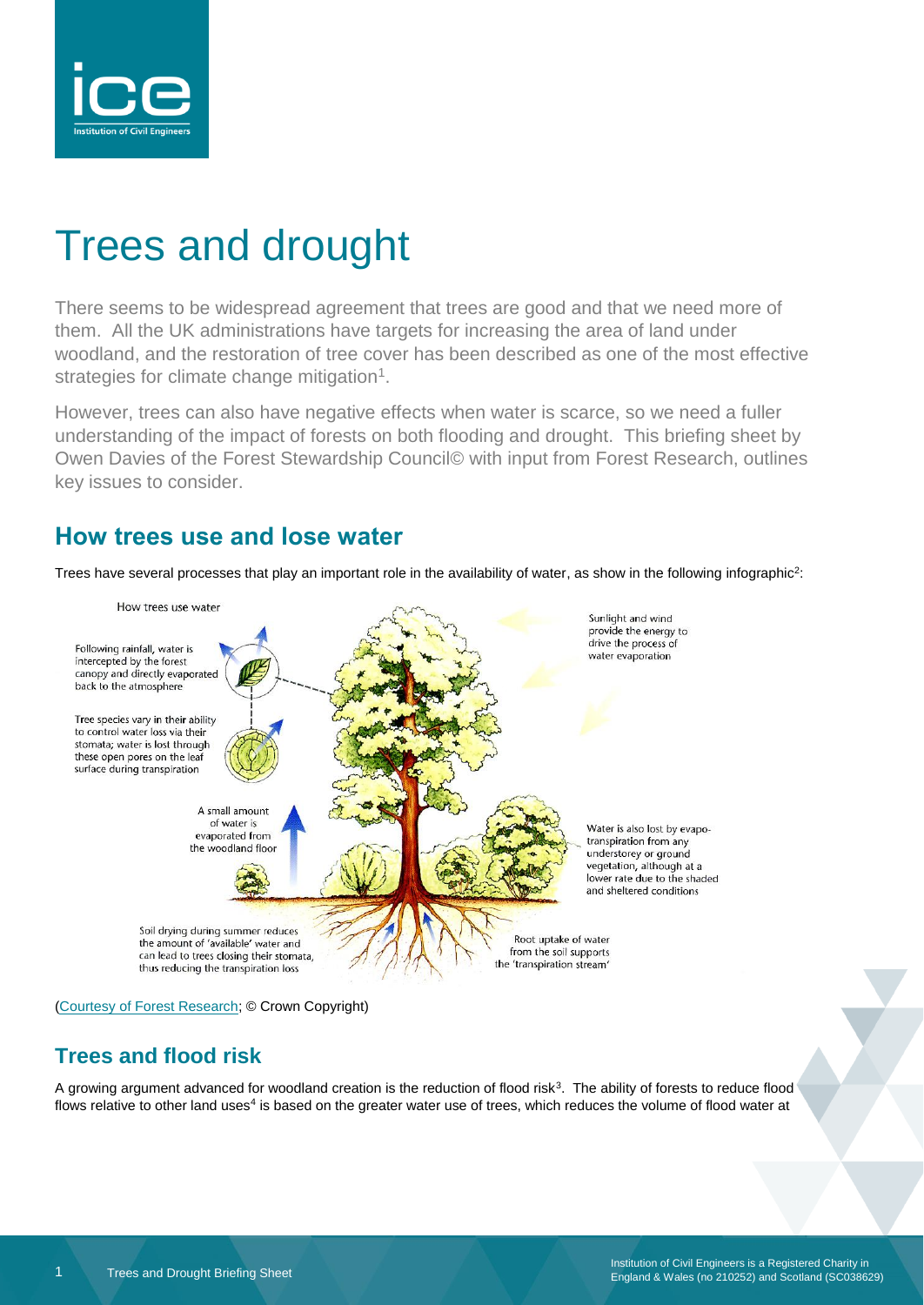

source; the higher infiltration rates of woodland soils, which reduces rapid surface runoff and flood generation; the greater hydraulic roughness exerted by trees, shrubs, and large wood debris along streamsides and within floodplains, which acts as a drag on flood waters, slowing down flood flows and enhancing flood storage; and the ability of trees of to protect the soil from erosion and interrupt the delivery of sediment via runoff to watercourses which helps to maintain the capacity of river channels to convey flood waters downstream and reduces the need for dredging. Appropriately sited woodlands can therefore make a beneficial contribution to flood risk management.

### **Trees and drought**

#### **Water scarcity in the UK**

UK weather is proverbially variable, and while annual average rainfall has generally increased in recent decades<sup>5</sup>, Met Office rainfall anomaly data<sup>6</sup> show plenty of months with rainfall significantly below average. The Standardized Precipitation Index calculated and visualized by the Centre for Ecology and Hydrology<sup>7</sup> shows that even the wettest parts of the country can experience periods which are, relatively speaking, extremely dry. Climate change predictions for the UK, although heavily caveated with regard to the natural variability of rainfall, suggest that while winter precipitation is likely to increase, summer precipitation may well decrease<sup>8</sup>. This potentially increasing likelihood of summer water scarcity means that the role of trees in drought needs to be far better understood.

#### **Trees and evapotranspiration**

Water is used, or lost, by trees by evapotranspiration. This is combination of water intercepted directly by foliage, branches and trunks, and lost by evaporation, and water taken up by roots and released through the process of transpiration.

Several factors can influence evapotranspiration rates, especially the interception and evaporation element, with the most significant difference being between confers and broadleaves; in UK studies, conifers have been found to lose 25-45% of annual rainfall by interception, while broadleaves lose 10-25%<sup>8</sup>. Comparisons with grassland are telling. While transpiration is higher for grass, interception is virtually nil. Ranges of annual evaporation losses for different land covers receiving 1000 mm of annual rainfall are 400-600 mm for grass, 400-640 mm for broadleaved trees, and 550-800 mm for conifers.

#### **Trees and water availability**

This shows that woodland type has an impact on water availability, but this isn't the only factor to consider; the location of the woodland is also important. The interaction between dominant tree species and woodland location is well summarized in the government's UK Forestry Standard (UKFS) (pp. 184-185)<sup>9</sup>.

In short, water yields from upland catchments containing significant proportions of conifer forest are less than those from moorland or grassland catchments, especially in wetter and windier areas, with a 1.5-2% reduction in potential water yield for every 10% of a catchment under mature conifer forest. In drier and less windy lowland areas, interception losses are lower, but tree transpiration rates may be higher due to roots reaching deeper soil water reserves. The net effect may be to reduced potential water yield by as much as 7% for every 10% of a catchment under mature conifer forest.

Annual evaporation from broadleaved woodland is generally lower than from conifers, as interception losses are reduced during the leafless winter period. Groundwater recharge under beech and ash woodland on chalk has been found to be similar or slightly higher than that under managed grassland, but recharge under broadleaved woodland on drier sandy soils is likely to be reduced compared with grass, because the deeper rooting of trees enables transpiration to continue for a longer period during the summer.

The reduction in water yield due to upland conifer forests is thought to have a relatively small effect on summer baseflows in rivers. Baseflows from broadleaved woodland can actually be greater than those from agricultural land due to higher soil infiltration rates and a similar water use. In the lowlands, however, large areas of conifer forest could result in significantly reduced summer baseflows, with attendant impacts on wildlife and water supply.